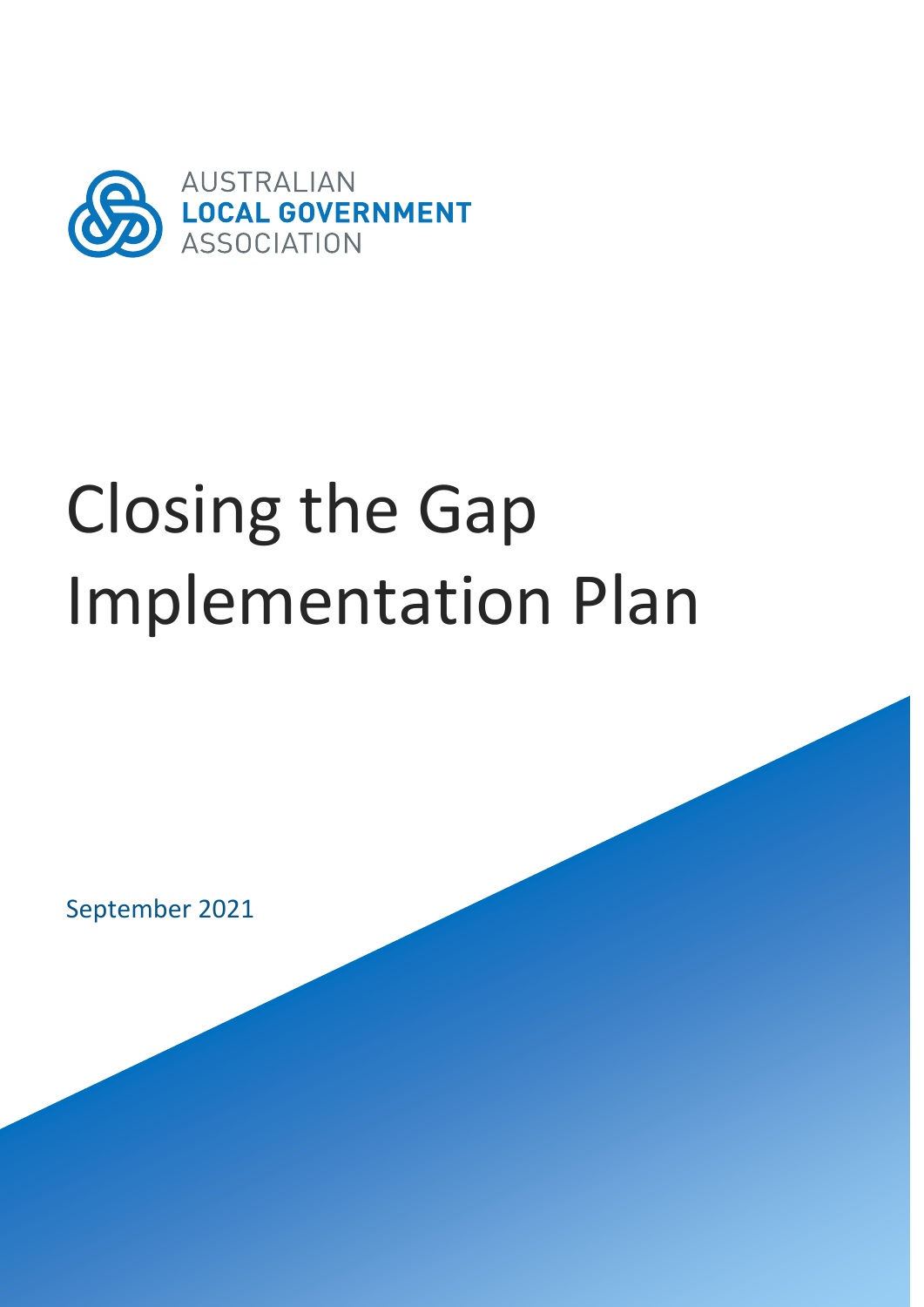# Contents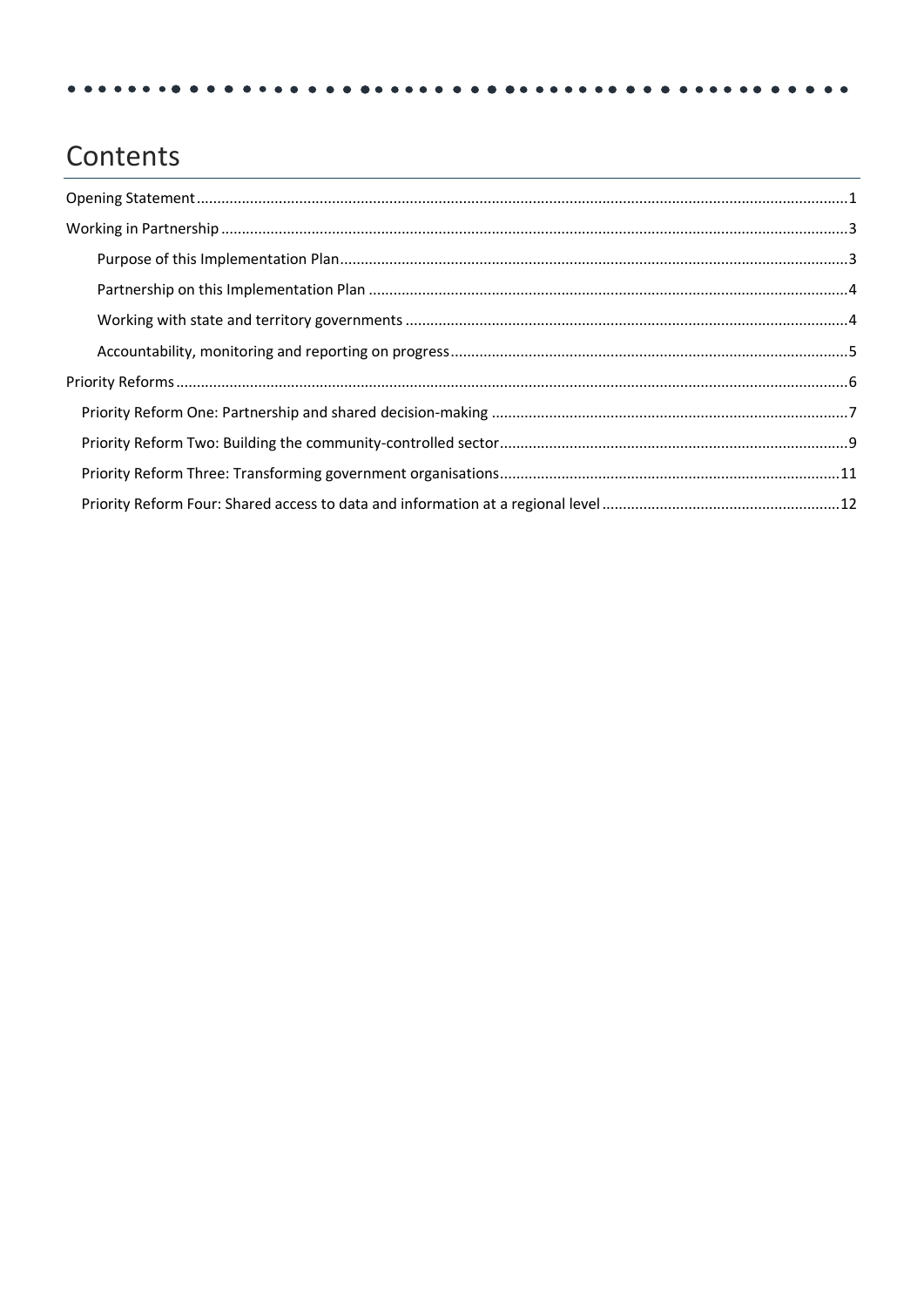# <span id="page-2-0"></span>Opening Statement

Overcoming inequality between Indigenous and non-Indigenous Australians is an important objective for local government given our commitment to creating a better future for all communities.

Last year, the Australian Local Government Association (ALGA) was proud to be a co-signatory in a landmark agreement that marks a new chapter in the national effort to close the gap between Indigenous and non-Indigenous Australians.

At the heart of the National Agreement on Closing the Gap Partnership, there are four agreed priority reform targets and 16 socio-economic targets in areas including education, employment, health and wellbeing, justice, safety, housing, land and waters, and Aboriginal and Torres Strait Islander languages.

As the level of government closest to the people, local government plays an essential role in supporting and helping to steer the development of policies and programs in partnership with local Indigenous peoples that address these priorities at the local and regional level.

In many communities, councils are proud to be a major employer of Aboriginal and Torres Strait Islander peoples, and benefit from the skills of our highly trained, knowledgeable people in the work we do.

ALGA has long worked to give Indigenous Australians a greater say on, and input, into matters that directly affect their lives.

As a result, local governments have many aspirations for this Agreement, in particular that it will help to support current employment and accelerate new employment opportunities for Indigenous peoples at the local government level.

Local governments have also advocated strongly for local government representatives to be engaged in the co-design of the Indigenous Voice – and for national recognition of Aboriginal community-controlled councils – to ensure the ambitions of the Agreement can be realised.

This Implementation Plan for the new Closing the Gap Partnership will build on this work and enhance the shared policy development and decision-making at the local government level that is fundamental to improving the lives and prospects of First Nations people.

Prepared with advice and input from all the state and territory local government associations, this Plan sets out key actions required to achieve each of the four priority reforms.

One of the most important of these is "shared access to data and information at a regional level" – an area where councils can make an important contribution.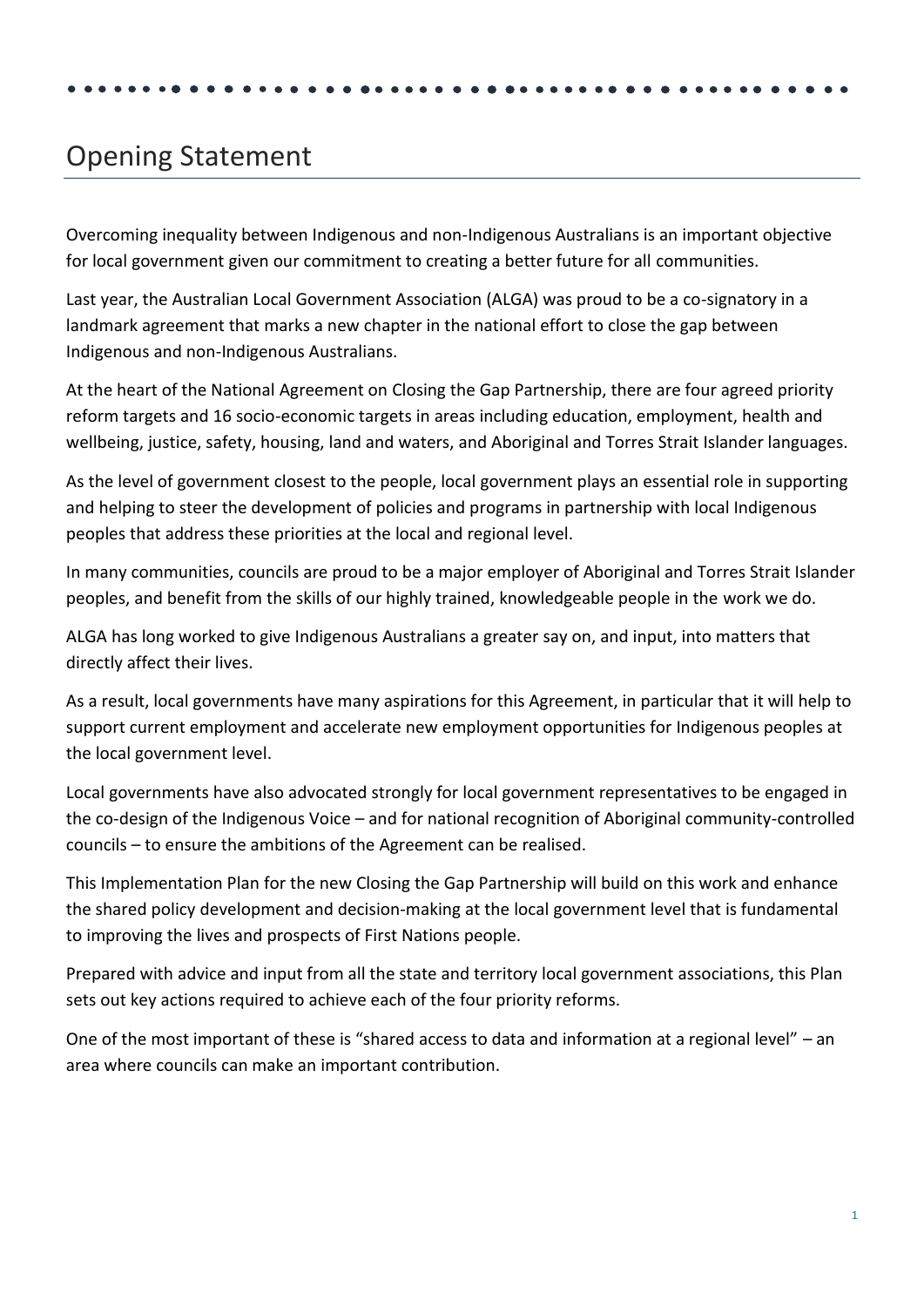Our inability to reduce disadvantage among First Nations people over many decades is a stain on our national reputation as an egalitarian society that values a fair go for all.

I am confident, however, that this Implantation Plan will enable local governments to work more effectively to reduce Indigenous disadvantage in all its forms.



Cr Linda Scott President

Australian Local Government Association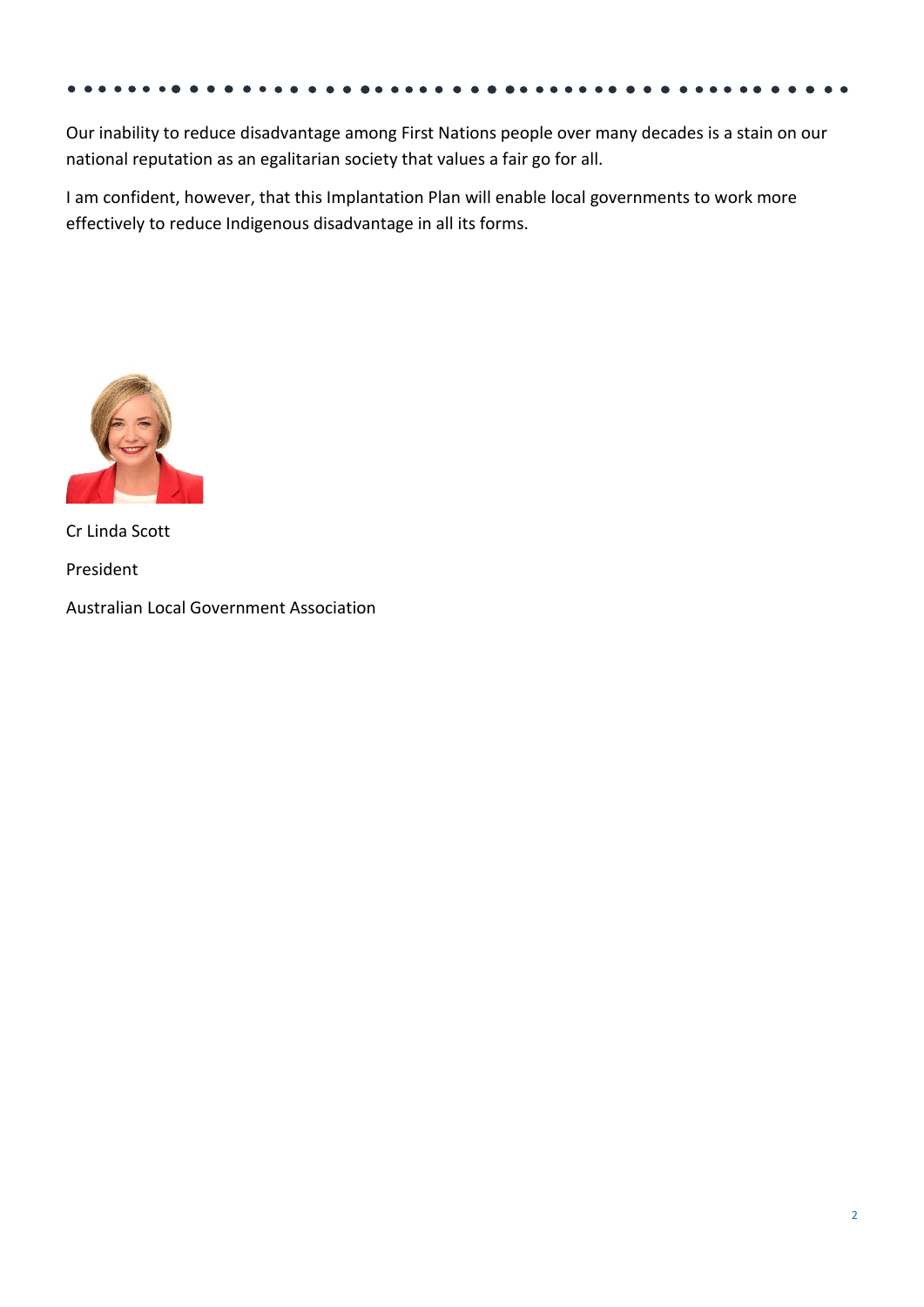# <span id="page-4-0"></span>Working in Partnership

### <span id="page-4-1"></span>Purpose of this Implementation Plan

The National Agreement on Closing the Gap (July 2020) requires that all Parties to the Agreement develop their own Implementation Plan to support the achievement of the Agreement's objectives and outcomes.

The Commonwealth, states and territories because of their significant roles and responsibilities in achieving the outcomes and targets under the Agreement are required to prepare an Implementation Plan using an agreed format. The Australian Local Government Association (ALGA) and the Coalition of Peaks, because of their different roles, responsibilities and circumstances are not required to adopt an agreed format but must still develop and provide an Implementation Plan to the Joint Council within twelve months of the Agreement.

In ALGA's case our Implementation Plan will (cl 109):

- a. ensure local governments understand the Agreement and its commitments and encourage its adoption by local governments
- b. assist the state and territory governments to work with local governments in the implementation of this Agreement
- c. support strengthened shared decision-making at the local level, supporting local governments to be part of partnerships with the Commonwealth, states, and territory governments and local Aboriginal and Torres Strait Islander Communities.

The state and territory governments Implementation Plans are to be whole-of-government plans, covering government agencies and statutory bodies including local governments. Further, the state and territory government Implementation Plans are to include information on how they will work with their local governments to implement the Agreement.

The efforts of individual local governments will not be captured in the ALGA Implementation Plan. This ensures that efforts to achieving the objectives and outcomes of the Agreement are not overstated in a national local government report and state/territory reports. It also ensures that state/territory governments and their councils are working together with their Aboriginal and Torres Strait Islander Partners to deliver on the objectives and outcomes within the context of state or territory.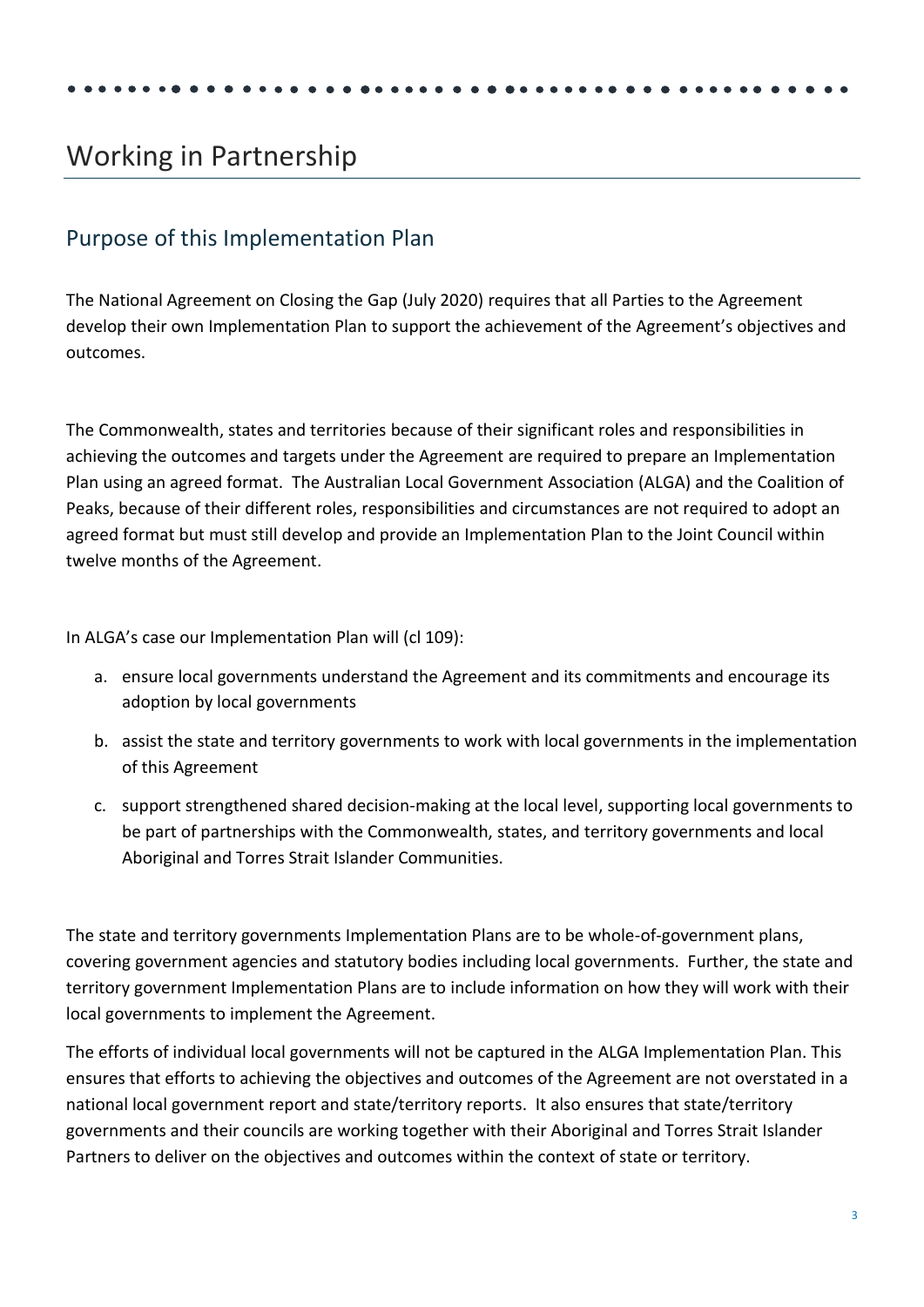### <span id="page-5-0"></span>Partnership on this Implementation Plan

Unlike other Parties, the Australian Local Government Association does not have a Coalition of Peak Organisation (CAPO) to partner with to develop and implement this Plan, however further relationships will be developed in the next stage. The National Coalition of Peaks is developing its own standalone Implementation Plan.

This plan however draws upon the views of the Coalition of Peaks as espoused by a representative at the National General Assembly of Local Governments on 22 June 2021. The presentation to the gathered Mayors, Councillors and General Managers from councils across the nation highlighted the Coalitions views on local governments roles and responsibilities related to the obtainment of the four priority reform areas.

ALGA, as a federated organisation comprising of the state and territory local government associations and the ALGA Secretariat, have established an internal network of officers with responsibility for the provision of policy advice and support on matters related to Aboriginal and Torres Strait communities, including in some jurisdictions supporting Aboriginal Shire Councils. This officer's network will play an important role in ensuring the delivery of actions in ALGAs Implementation Plan.

### <span id="page-5-1"></span>Working with state and territory governments

The Australian Local Government Association as a member of both the Joint Council and the Partnership Working Group has consistently reinforced the need for state and territory governments and the relevant state/territory-based Coalition of Peaks (or their equivalent) to work closely with individual local governments in their jurisdiction and the relevant local government association.

Local Governments across the country are committed to reconciliation and Closing the Gap and share the priorities of the National Agreement on Closing the Gap. Local Governments are an important partner in helping to ensure that Closing the Gap initiatives are locally tailored, relevant to each community and deliverable, particularly in 'thin markets' – rural and remote areas of the country where local governments are often the principal service provider in a location.

These councils however are often the local governments who are the most financially constrained due to their low-rate base, limited capacity to raise revenue through additional fees and charges and access to appropriate grants. This has important implications for the ability of local councils to provide social services and local infrastructure to assist with the implementation of many of the Closing the Gap initiatives. Assistance from the other levels of government may be required.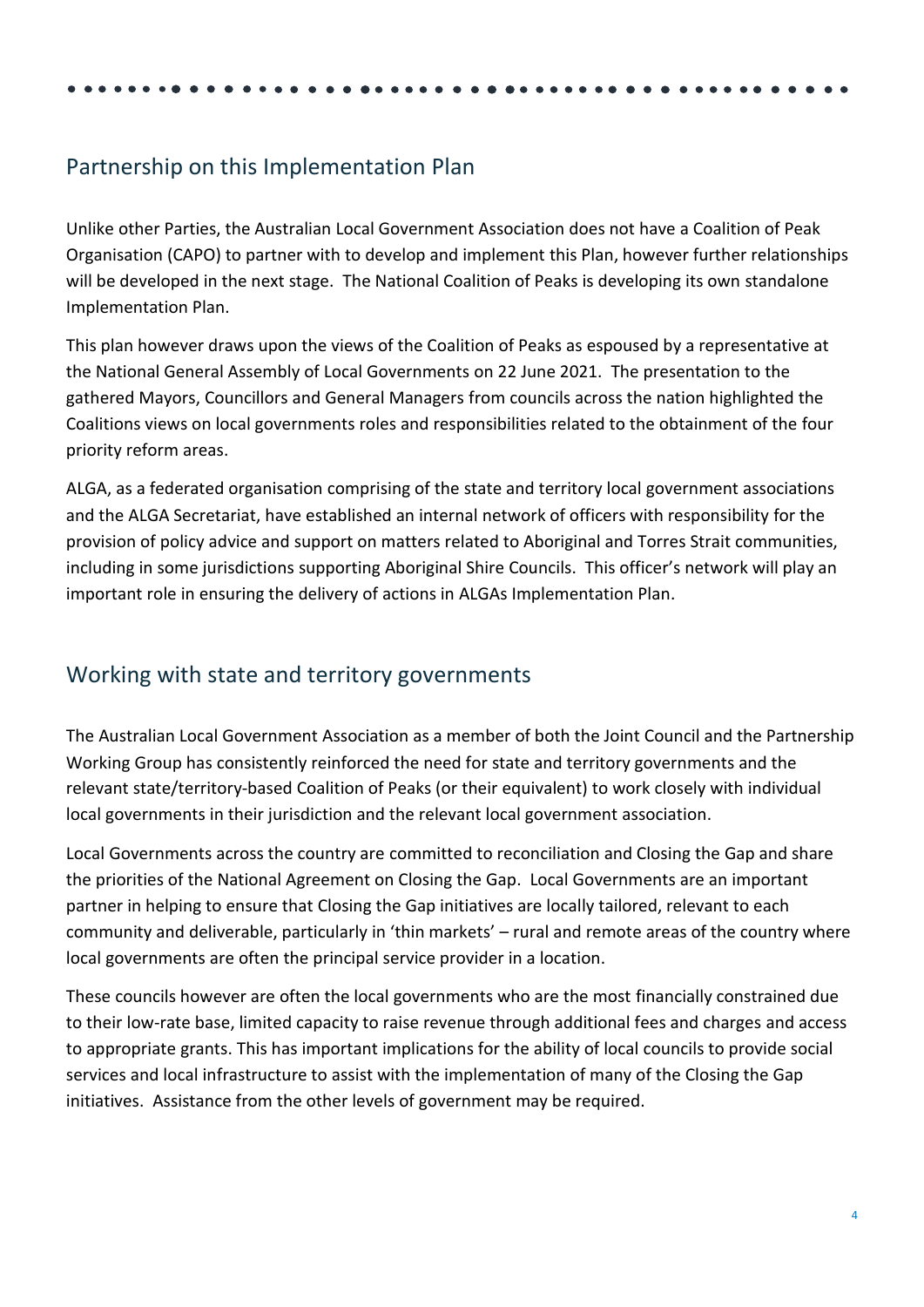### <span id="page-6-0"></span>Accountability, monitoring and reporting on progress

The National Agreement on Closing the Gap requires the Parties to the Agreement to make public information on their progress on the Agreement and their Implementation Plan through Annual Public Reports (cl. 118). Jurisdictions are required to table their Public Report in their Parliaments (cl. 119).

In the absence of a Parliament, ALGAs Public Report will be presented by the ALGA Board and where appropriate released in June each year at the National General Assembly (NGA) of Local Governments. The NGA is convened annually by ALGA and is the peak annual event for Local Government Mayors and Councillors across Australia. Following the NGA, the report will be made available on the ALGA website.

This Implementation Plan will be reviewed annually following the publication of the Annual Report to capture areas where additional focus and collaboration between ALGA, state and territory local government associations and governments and other partners is required to ensure that there is progress towards achieving the Priority Reforms and targets.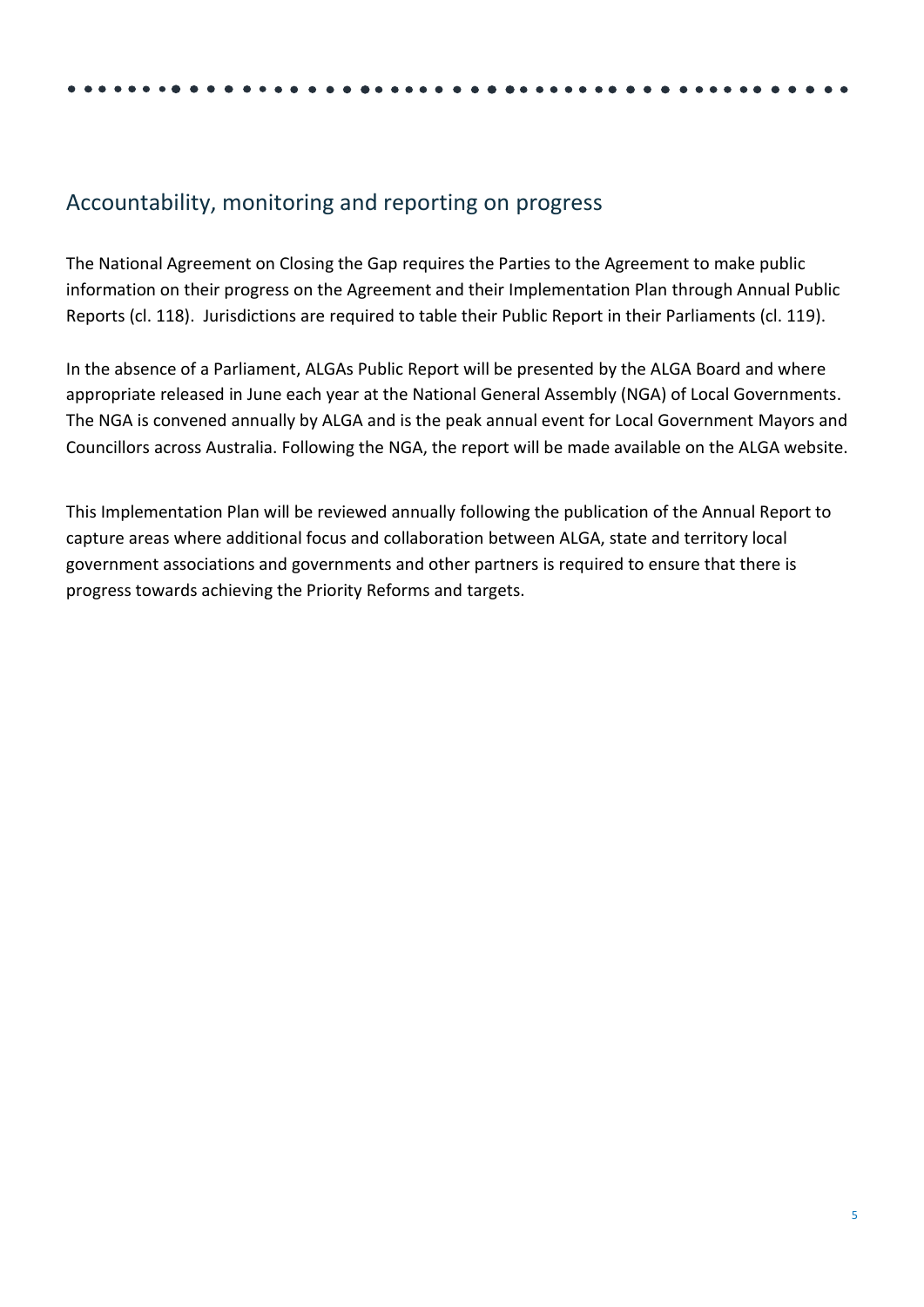# <span id="page-7-0"></span>Priority Reforms

The focus of the ALGA Implementation Plan is on the four priority reform areas included in the National Agreement on Closing the Gap. The Priority Reforms focus on changing the ways, where appropriate, that Governments work with Aboriginal and Torres Strait Islander people to embed long term systemic change and support the accelerated achievement of the socio-economic targets.

These reforms will require concerted effort and time to be embedded in the way all tiers of government work with Aboriginal and Torres Strait Islander communities and individuals.

All local governments are unique. There are currently 537 local governments which make up the third tier of government in the Australian federal system. Each council provides local solutions to local issues. No two councils are identical because they seek to provide the mix of services and infrastructure needed or expected by their communities, within the resources and funding they have available.

From a local government perspective, some of these changes may already be taking place or embedded in the way that an individual council delivers its service and infrastructure and work with its local communities. Other changes may be more significant and require support and enabling actions from the state and territory governments and Aboriginal and Torres Strait Islander partners.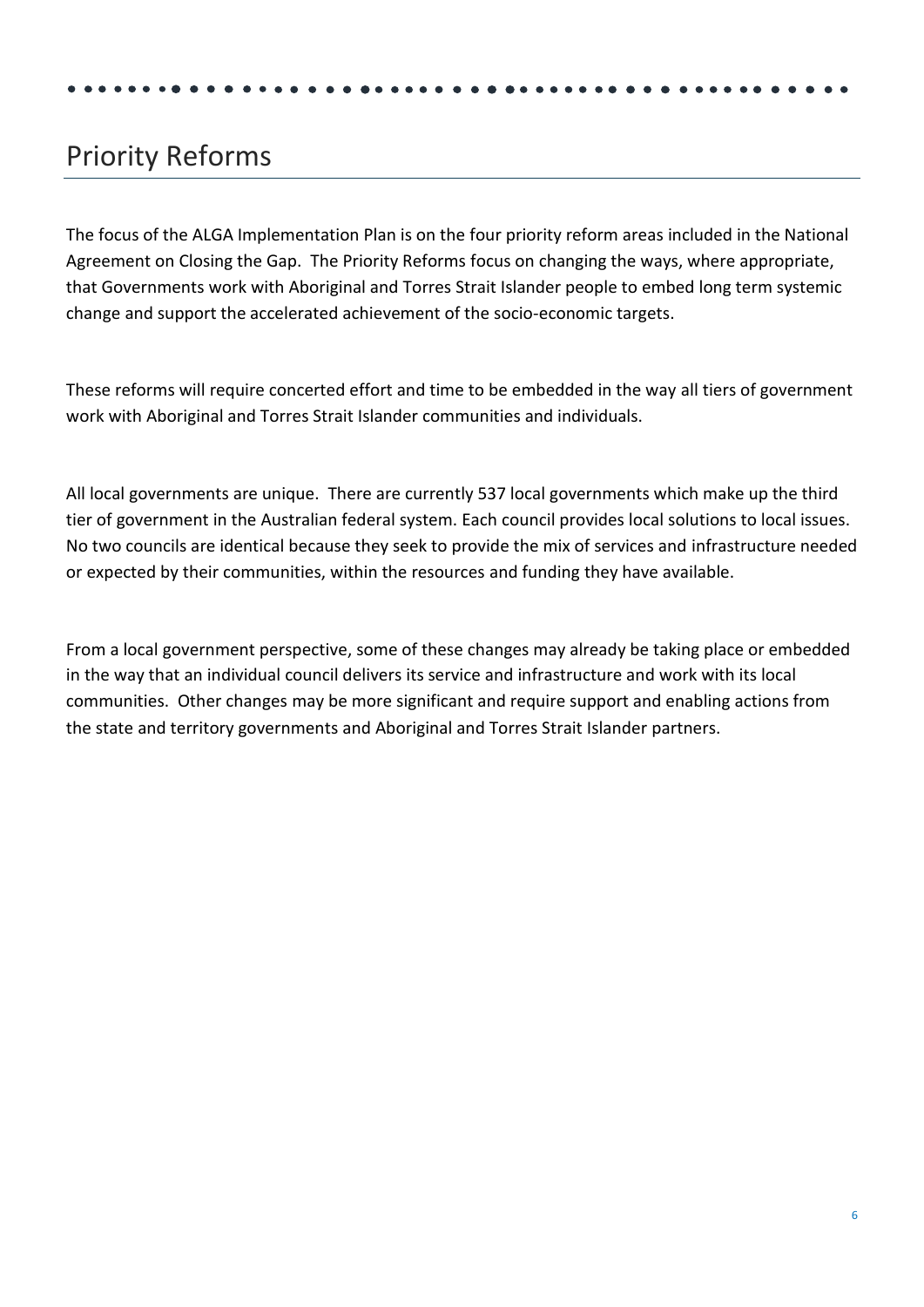# <span id="page-8-0"></span>Priority Reform One: Partnership and shared decision-making

*Outcome: People are empowered to share decision-making authority with governments to accelerate policy and place-based progress on Closing the Gap through formal partnership arrangements.*

*Target: There will be formal partnership arrangements to support Closing the Gap in place between Aboriginal and Torres Strait Islander people and governments in place in each state and territory enshrining agreed joint decision-making roles and responsibilities and where Aboriginal and Torres Strait Islander people have chosen their own representatives.*

The National Agreement on Closing the Gap recognises the critical importance of every level of government working in genuine partnership with Aboriginal and Torres Strait Islander people and sharing decision making to close the gap. Under the Agreement there are two forms of partnerships – the policy partnership and the place-based partnership.

There are five priority areas for the policy partnerships: justice (adult and youth incarceration), social and emotional wellbeing (mental health), housing, early childhood care and development, Aboriginal and Torres Strait Islander languages. In some of these priority areas local governments have a very limited role (e.g., justice) and in others, some local governments may have a more direct role such as early childhood care and development. Local governments, via the state and territory local government associations need to be engaged in the relevant policy partnership at a jurisdictional level.

Place- based partnerships are particularly relevant to councils as the level of government effectively responsible for 'place'. Local governments create and enforce local laws, and deliver local infrastructure, services and activities which are adapted to and reflective of the needs of the community they serve. Given that local councils are much more focused on specific places and communities than state and federal governments, they are, in theory at least, well positioned to foster a collaborative approach to governing communities and ensuring that all members of the community can influence decision making, and in some cases jointly make decisions.

The relevant local governments must be engaged early in the process of identifying the locations for the place-based partnerships and participate throughout the partnership. Given that in some locations a place-based partnership may cover many local government areas the relevant Councils, working with the other partners must identify the most effective way to engage and participate. These arrangements will often need to be supported by the state and territory governments.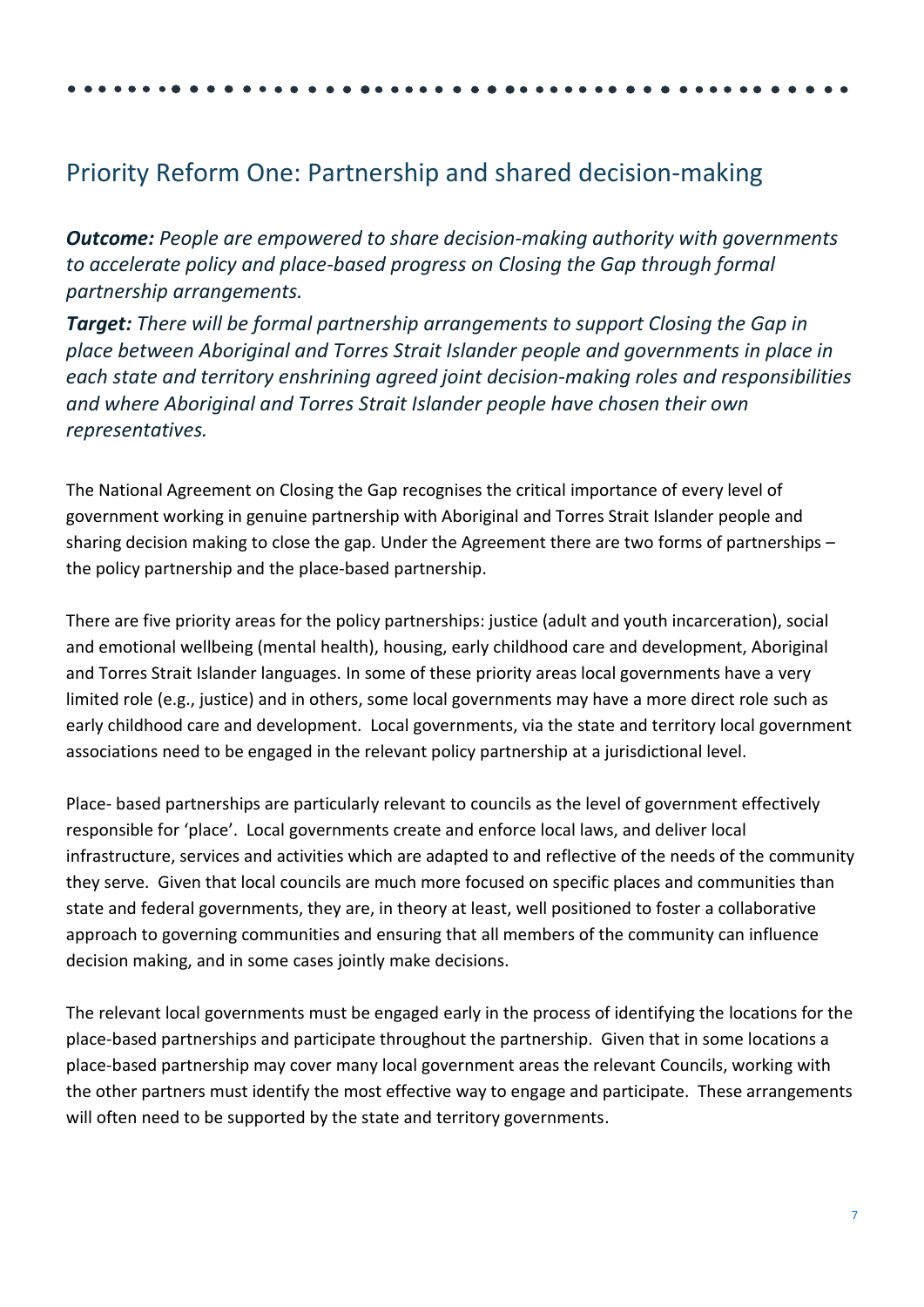- **Key action PR1.1 ALGA and each state and territory local government association to work with the state and territory governments to identify any legislative impediments to joint decision making on Closing the Gap.**
- **Key action PR1.2 The state and territory local government associations and individual councils (where relevant) to be involved in any stocktake and/or health check of existing partnerships being undertaken by state and territory governments and the relevant Aboriginal Partnership Organisation.**
- **Key action PR1.3 ALGA and state and territory local government associations to identify principles relevant to (and case studies if appropriate) effective partnerships involving local governments that builds on successes seen through the stocktake and health check process. These principles should be made publicly available and build upon the characteristics of shared decision making outlined in the National Agreement at (cl 32c).**
- **Key action PR1.4 The state and territory local government associations will be engaged in the relevant policy partnerships at a jurisdictional level whilst ALGA will engage at the national level.**
- **Key action PR1.5 The relevant local governments to actively participate in the place-based partnerships with support from the state and territory government and their local government association. This may include identifying and developing appropriate governance arrangements for the involvement of the relevant councils.**
- **Key action PR1.6 ALGA and the state and territory local government associations to promote local governments participation in priority reform 1 partnerships and report annually. Best practice to be publicly recognised.**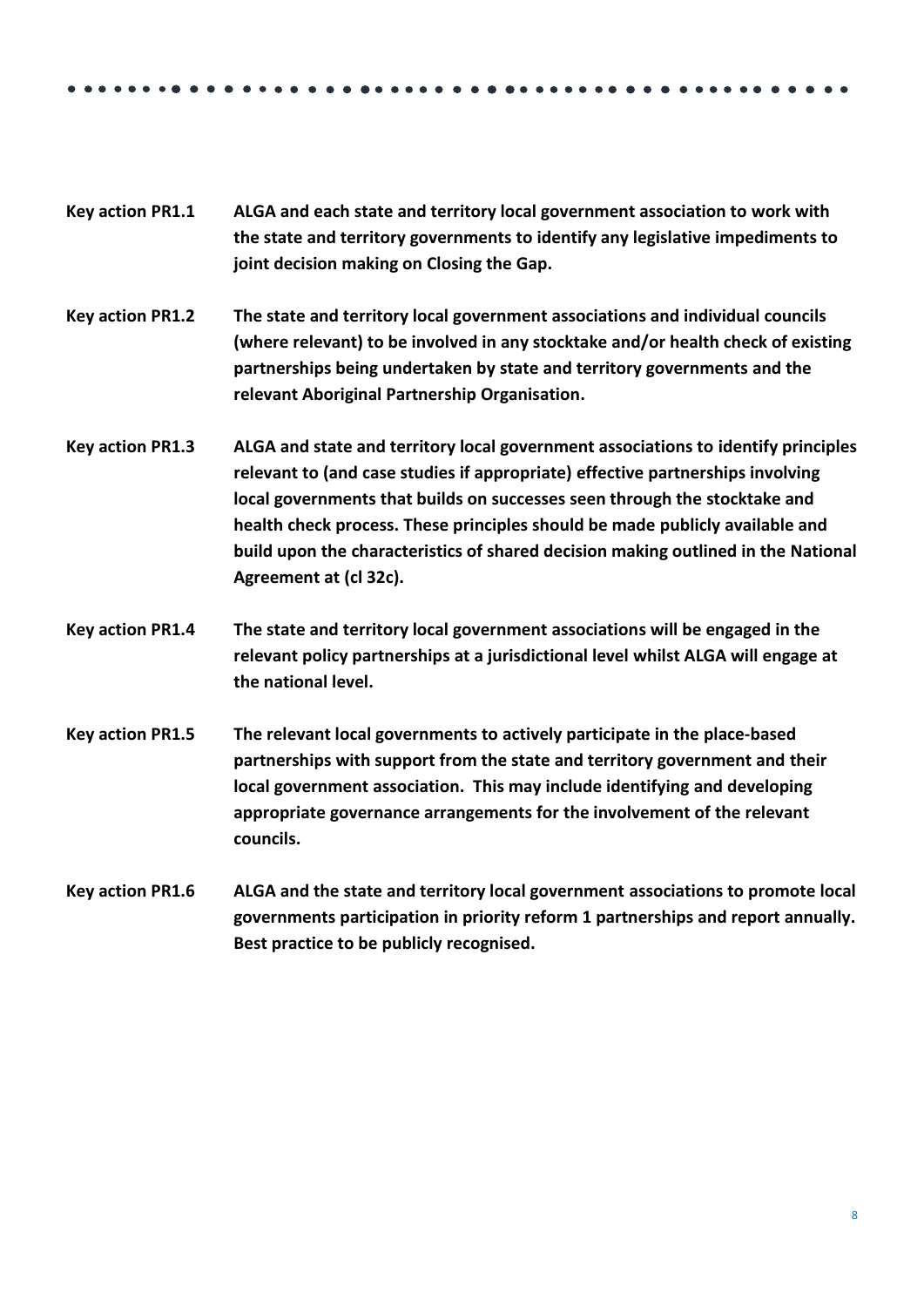## <span id="page-10-0"></span>Priority Reform Two: Building the community-controlled sector

*Outcome: Building the community-controlled sector: There is a strong and sustainable Aboriginal and Torres Strait Islander community-controlled sector delivering high quality services to meet the needs of Aboriginal and Torres Strait Islander people across the country.*

*Target: Increase the amount of government funding for Aboriginal and Torres Strait Islander programs and services going through Aboriginal and Torres Strait Islander communitycontrolled organisations.*

The Parties to the National Agreement acknowledge that Aboriginal and Torres Strait Islander communitycontrolled services are better for Aboriginal and Torres Strait Islander People, achieving better results, often preferred over mainstream services, and employing more Aboriginal and Torres Strait Islander People. The Agreement also recognises the need for sustained capacity building and investment in Aboriginal and Torres Strait Islander community-controlled organisations and workforce development.

Government parties have committed to building strong Aboriginal and Torres Strait Islander communitycontrolled sectors and organisations in partnership with Aboriginal and Torres Strait Islander representatives. Whilst ALGA, the state and territory local government associations and individual local governments will have a limited direct role in building the community-controlled sectors, they can promote the achievement of this priority reform particularly in sectors where local governments are engaged in service delivery.

The Parties to the National Agreement have prioritised several sectors for joint national strengthening efforts through the development and implementation of Sector Strengthening Plans as outlined in the Agreement. The initial sectors are early education care and development, health (with respective plans due by November 2021) and housing, and disability (with respective plans due by April 2022).

The state and territory governments need to consider the roles and responsibilities of local government when developing these plans to ensure that opportunities can be appropriately captured. For example, councils are the provider of early childhood education and childcare services in some states and territories councils provide housing in remote communities or provide community health services.

In some rural and remote areas (thin markets) the local government may be the "provider of last resort". In these areas, it is important that the council and any proposed Aboriginal Community Controlled Organisation (ACCO) work together to ensure that new or expanded services are sustainable. Local governments in these areas also typically experience issues with skills shortages and accessing training and development opportunities. There may be opportunities for the local government sector and the Aboriginal Community controlled sector to work together for mutual benefit.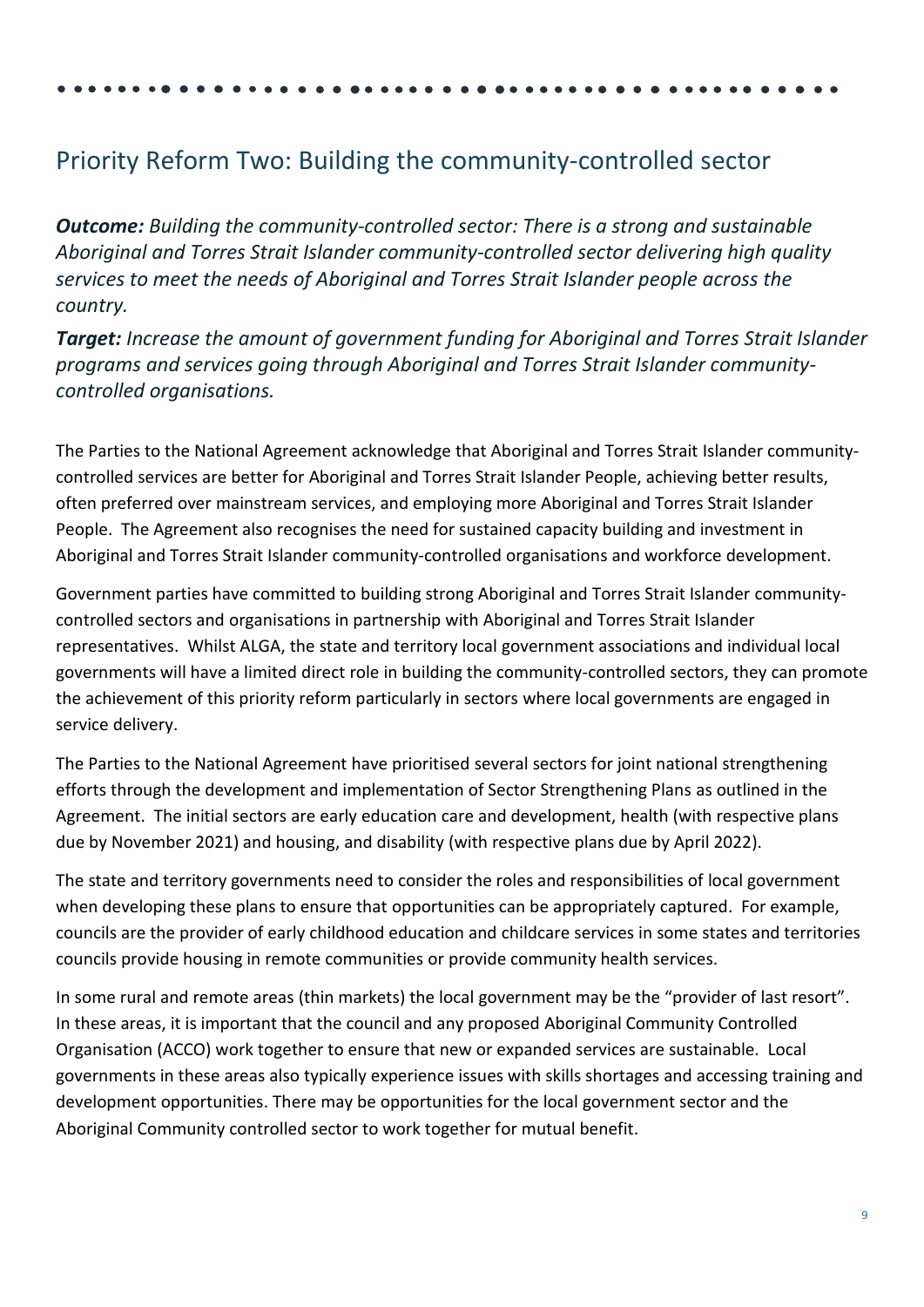- **Key action PR2.1 ALGA and state and territory local government associations to participate in the development and implementation of Sector Strengthening Plans as appropriate.**
- **Key action PR2.2 State and territory local government associations to work with state and territory governments to review procurement policies and guidelines to facilitate greater ACCOs participation in council tenders for goods, services, and construction/maintenance contracts.**
- **Key action PR2.3 As part of the 2021 Local Government Skills and Capability Project being led by ALGA with the state and territory local government associations, consider issues associated with employment and retention of Aboriginal and Torres Strait Islander staff and opportunities for joint training and development with ACCOs.**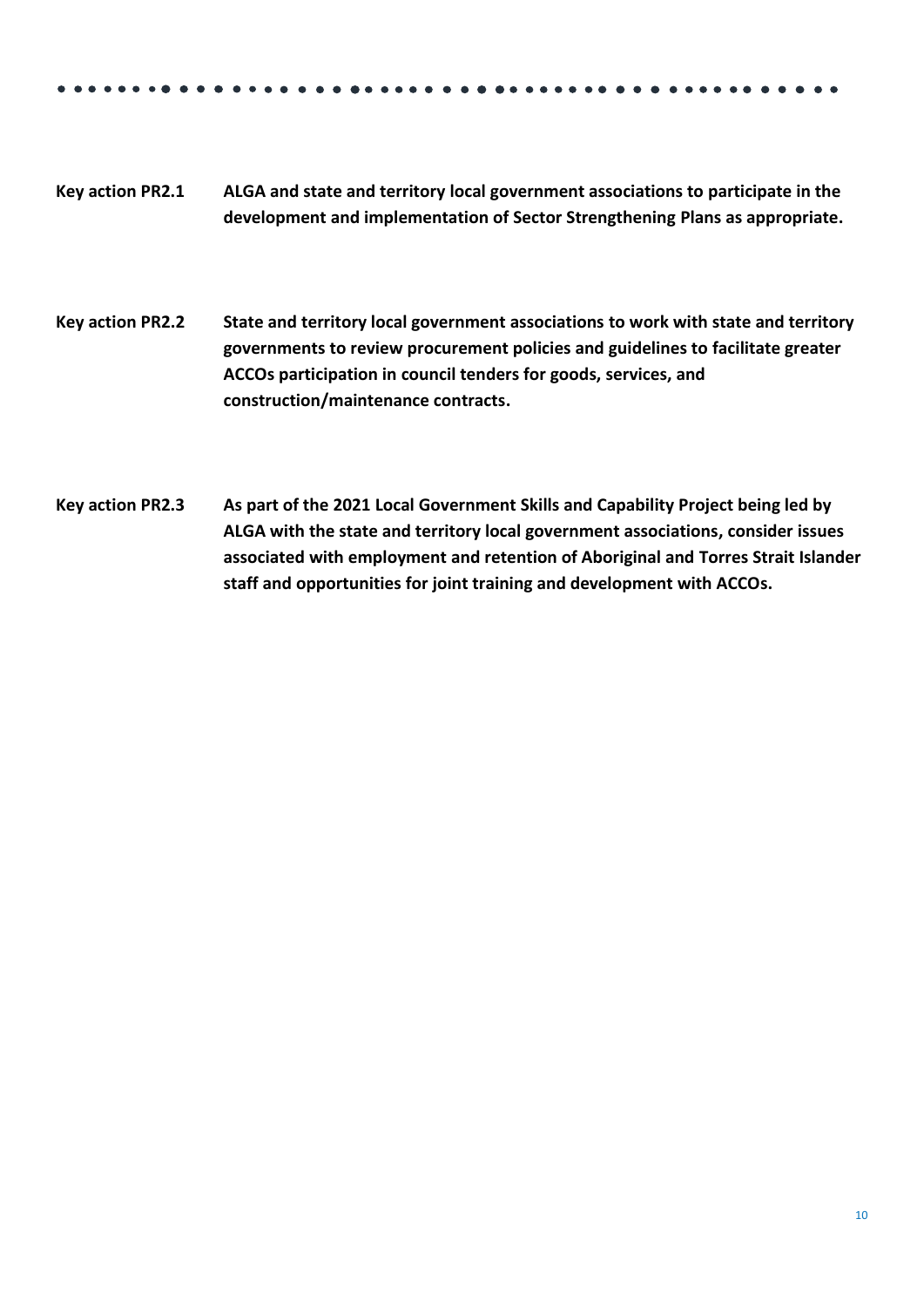# <span id="page-12-0"></span>Priority Reform Three: Transforming government organisations

*Outcome: Improving mainstream institutions: Governments, their organisations and their institutions are accountable for Closing the Gap and are culturally safe and responsive to the needs of Aboriginal and Torres Strait Islander people, including through the services they fund.*

*Target: Decrease in the proportion of Aboriginal and Torres Strait Islander people who have experiences of racism.*

Addressing institutional racism and promoting cultural safety are essential elements for closing the gap. The Government parties to the National Agreement have committed to systemic and structural transformation to ensure government mainstream institutions and agencies are free of institutional racism and promote cultural safety. Further, they have committed to challenge unconscious biases that result in decisions based on stereotypes.

Many individual councils already have initiatives underway in relation to organisational transformation to eliminate racism and promote cultural safety. The initiatives are often as unique as the council and the community they serve. There may however be a benefit in ensuring that each local government has access to the same training and resources/toolkits which can then be tailored in partnership with members of the local Aboriginal community.

- **Key Action PR 3.1 State and territory local government associations to work with their respective jurisdictional governments to facilitate council access to toolkits (or the equivalent) and cultural awareness training to support a culturally capable and confident workforce.**
- **Key Action PR 3.2 ALGA and state and territory local government associations to encourage all councils to develop and implement a Reconciliation Action Plan that aligns with Closing the Gap objectives.**
- **Key Action PR 3.1 ALGA and state and territory local government associations to showcase councils with Reconciliation Action Plans and/or undertaking other activities that improve the cultural appropriateness of council services.**